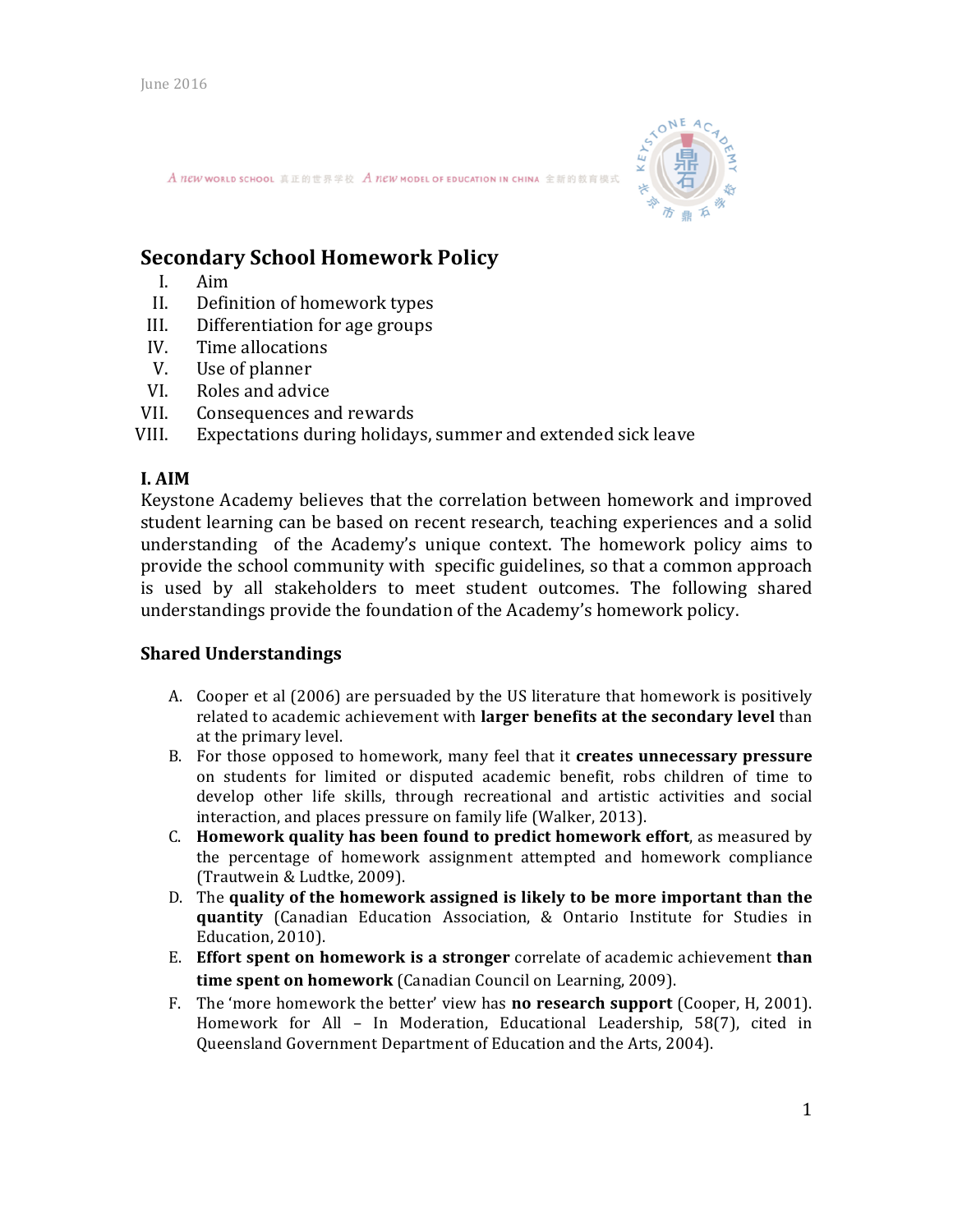- G. The amount of homework and **time spent on it should accord with the student's** age and developmental level (Canadian Council on Learning, 2009).
- H. Students are **more likely to complete homework if they know teachers are keeping track of their progress and giving feedback** on errors and areas for improvement (Cooper, 2007).
- I. Providing every student with targeted feedback about their homework is very **difficult for teachers,** so it often falls between the cracks (Walker, 2013).
- J. Parental involvement in homework may improve students' homework **completion** rates and parents' attitudes toward their children's schools (Queensland Government Department of Education and the Arts, 2004).
- K. A school's **homework policy addresses questions parents often have about homework,** Marzano, Gaddy, and Dean (2000). For example, the homework policy could specify some responsibilities of teachers, parents, and students (Cooper, 1994).
- L. It is likely that **homework is more effective in mathematics**. A multilevel analysis of US 7th grade mathematics students indicated that completing frequent homework assignments in mathematics is positively associated with achievement gains at the class level, but that lengthy assignments do not show positive effects (Trautwein, U., Köller, O., Schmitz, B., & Baumert, J. (2002).
- M. **Homework should be differentiated**, for example students should hold a time limit (30 minutes) or the end of an activity, whatever comes first (Dettmers, 2009).
- N. Homework should not be assigned simply as a matter of routine, but instead only when there is a **clear purpose in regard to student learning.** In essence, good homework practices are consistent with good teaching (Marzano and Pickering, 2007a).
- O. Teachers should make sure **the purpose of homework assignments is clear.** Students should leave the classroom with no confusion about either what they are being asked to do or how to do it (Marzano, Gaddy, and Dean, 2000).
- P. The research is especially clear about one point in relation to homework: **It should not be used to teach new material (Cooper, 2001).**
- Q. **Teachers should never give homework as punishment.** It implies you think schoolwork is aversive. Kids will pick up this message (Cooper in Silvis, 2002).
- R. Efficiency is the second hallmark of effective homework. Homework should not take an inordinate amount of time and should require thinking. **Students who spend too** much time on homework (more than 90 minutes at the middle school level) **actually perform worse than students who spend less time** (Cooper et al., 2006; Shumow, 2011).
- S. One of the most important benefits of homework is **the acquisition of self regulation.** Two studies by Xu (2008a, 2008b) linked homework management to homework completion. In a 2009 study, Xu found that student achievement appeared to be related to all five subscales of homework management (setting an appropriate work environment, managing time, handling distraction, monitoring motivation, and controlling negative emotion).
- T. **A high degree of self-efficacy is associated with high academic performance** and the use of self-regulatory strategies. Highly self-efficacious learners are characterized by sustained effort despite distractions and long-term waiting periods. They learn to plan their actions and set specific academic goals in order to achieve them (Zimmerman, 1998, 2000).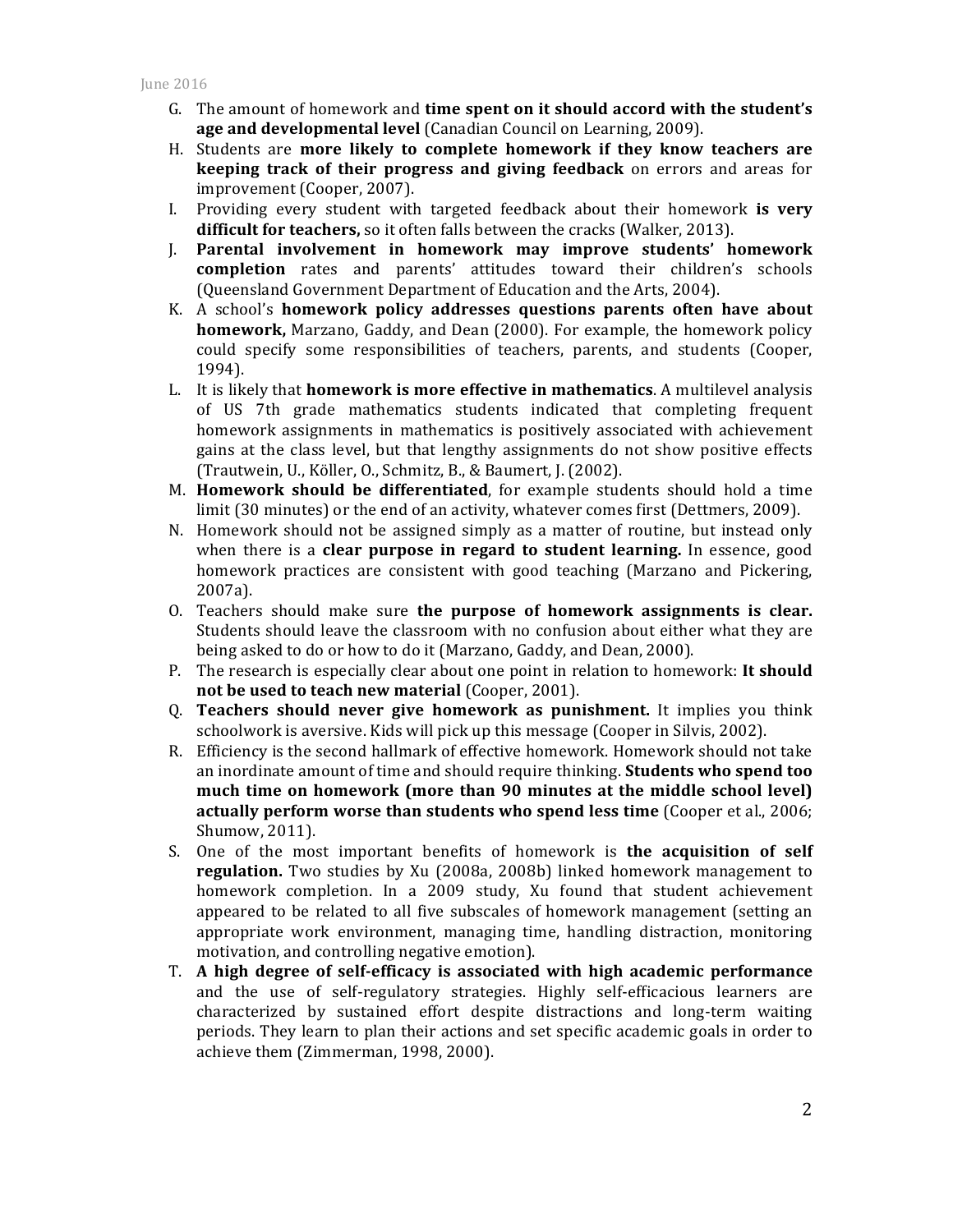U. **Homework must be purposeful and relevant to student needs** and should not jeopardise the right of children to enjoy a balanced lifestyle (Dixon, 2007).

# **II. DEFINITIONS**

# **Homework Types**

| <b>Type</b>      | <b>Definition</b>                                                                                                                   | <b>Intended Outcome</b>                                                                                                                                            | <b>Application</b>                                                                                                                                                                                                | <b>Assessment</b>                                                                                                                                                       |
|------------------|-------------------------------------------------------------------------------------------------------------------------------------|--------------------------------------------------------------------------------------------------------------------------------------------------------------------|-------------------------------------------------------------------------------------------------------------------------------------------------------------------------------------------------------------------|-------------------------------------------------------------------------------------------------------------------------------------------------------------------------|
| Completion       | Any work assigned<br>during the school<br>day not completed<br>in class.                                                            | Helps students keep<br>up to date with the<br>classroom program.                                                                                                   | The classroom program<br>should be differentiated<br>if a student has<br>completed homework<br>on a regular basis.                                                                                                | (Assessment for<br>learning)<br>Viewed by teacher,<br>understanding<br>checked as a<br>priority.<br>Self-management<br>tracked, time<br>required for<br>completion.     |
| <b>Practice</b>  | Any work that re-<br>views and<br>reinforces skills<br>and concepts<br>taught in class.                                             | Helps students prac-<br>tice newly acquired<br>skills to develop<br>fluency.                                                                                       | To be effective, practice<br>homework requires<br>students to already be<br>able to independently<br>perform the skills<br>required.                                                                              | (Assessment of<br>Learning)<br>Viewed by teacher,<br>to check for<br>understanding, self-<br>management<br>tracked. Individual<br>feedback is given<br>(can be verbal). |
| Preparation      | Any work that pre-<br>pares students for<br>upcoming lessons<br>or classes.                                                         | <b>Encourages students</b><br>to acquire<br>background<br>information or to<br>bring their prior<br>knowledge and<br>experiences to<br>upcoming units of<br>study. | Short preliminary<br>readings or topic<br>specific vocabulary<br>practice in preparation<br>for new material,<br>review of ideas from<br>previous lessons<br>needed for upcoming<br>work.                         | (Assessment for<br>Learning)<br>Progress/completio<br>n tracked by teacher<br>and feedback is<br>provided if required.                                                  |
| <b>Extension</b> | Any work that ex-<br>plores and refines<br>learning in new<br>contexts or<br>integrates and<br>expands on<br>classroom<br>learning. | Encourages students<br>to problem solve,<br>think creatively and<br>think critically.                                                                              | To be effective, exten-<br>sion homework does<br>not require a student to<br>learn curriculum<br>content independently.<br>Instead, students<br>deepen understanding<br>and relate learning to<br>the real world. | (Assessment for<br>Learning)<br>Work reviewed and<br>corrected by<br>teacher. It is tracked<br>and feedback is<br>provided.                                             |

These definitions are borrowed from the Toronto School Board District Homework Policy: P036, 2008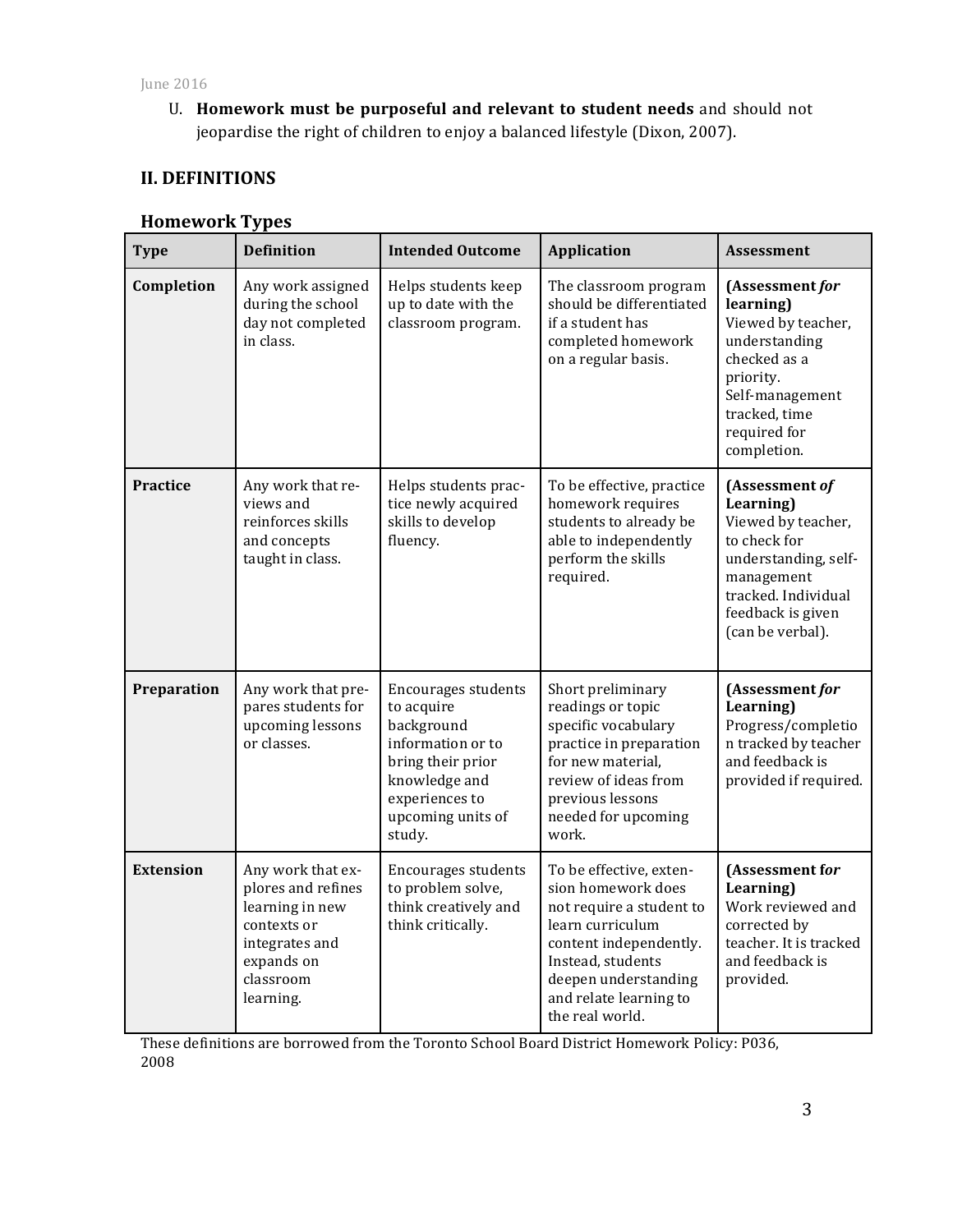### **III. DIFFERENTIATION**

Homework should not be given for students to learn new material. Homework must adhere to one of the four categories given above. In an effort to help students to develop self-efficacy and self-management skills, teachers of all grades should indicate how long a homework task should take to complete.

#### Grade 6 - 10

To ensure that students do not spend too much time on one task or one subject, subject can allocate no more than 30 minutes of homework any given night. For homework tasks, this means that students will work for thirty minutes, or until the task is complete, whichever occurs first.

#### Grades 11 - 12

For students studying in the IB diploma programme, the expectations of workloads and homework loads are increased in both intensity and duration. Students are expected to have developed sufficient organisation and self management skills to effectively structure their homework and study time. IBDP teachers should give an accurate indication of the amount of time a homework task should take as a way to help students effectively manage their time.

#### **IV. TIME ALLOCATION**

To balance the time pressures facing students, the amount of homework students can be allocated is proportional to the amount of face to face class time for each subject. Maximum homework time for each subject, each week is allocated according to how many 40 minute periods of the subject a student does each week.

| Grade   | <b>Minutes per block</b> | <b>Minutes of</b><br>homework per block | <b>Maximum minutes of</b><br>homework per school<br>day | Max minutes of<br>homework per weekend |
|---------|--------------------------|-----------------------------------------|---------------------------------------------------------|----------------------------------------|
| $6 - 7$ | $40$ min                 | $10-15$ min                             | 80 minutes<br>(all subjects combined)                   | 80 minutes<br>(all subjects combined)  |
|         | $80 \text{ min}$         | $20-25$ min                             |                                                         |                                        |
| $8-9$   | $40$ min                 | $15 \text{ min}$                        | 100 minutes<br>(all subjects combined)                  | 100 minutes<br>(all subjects combined) |
|         | 80 min                   | $30 \text{ min}$                        |                                                         |                                        |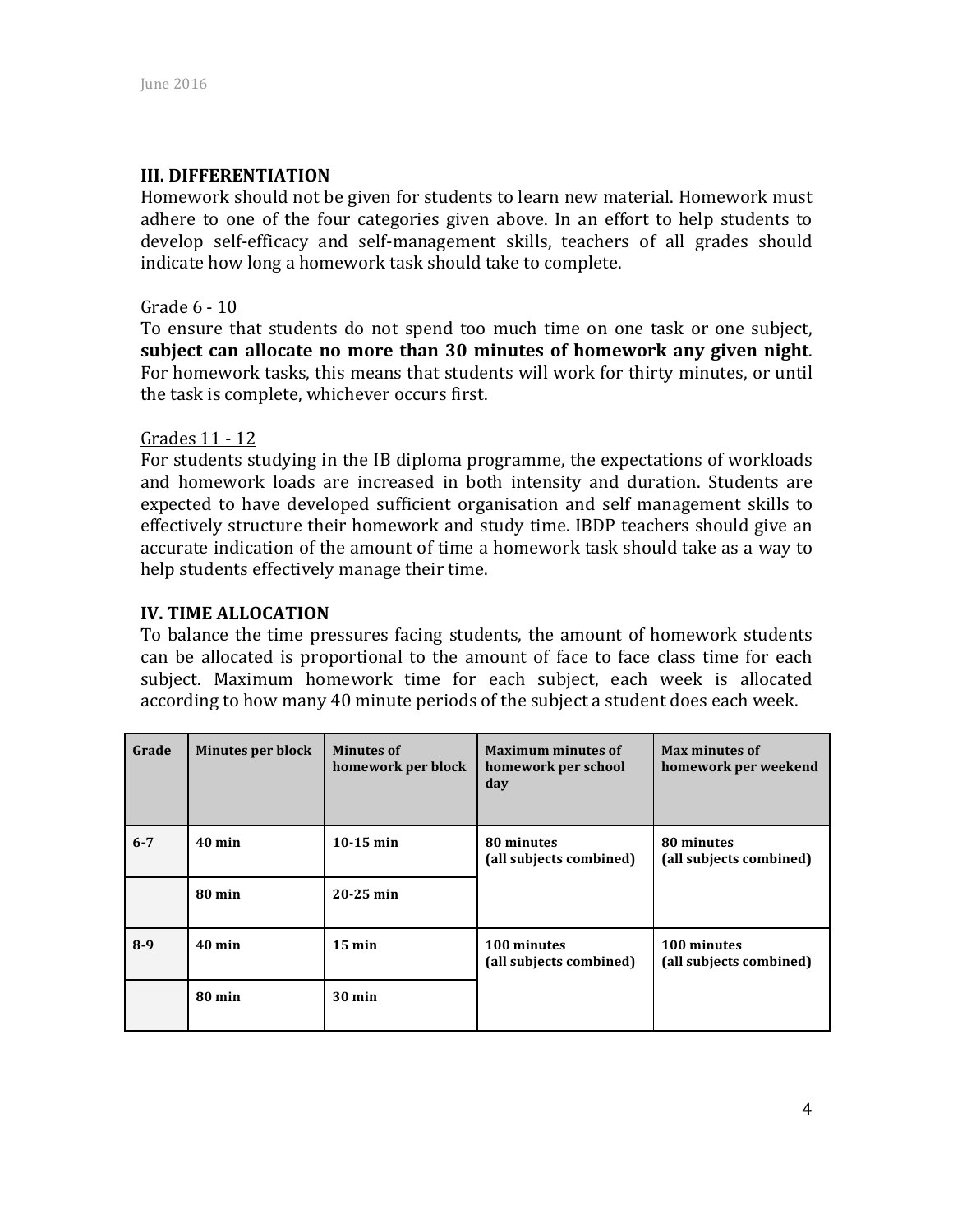| 10        | $40$ min                                                                                                                                                                                                                                                                                                                                                  | $20 \text{ min}$ | 120 minutes<br>(all subjects combined) | 120 minutes<br>(all subjects combined) |
|-----------|-----------------------------------------------------------------------------------------------------------------------------------------------------------------------------------------------------------------------------------------------------------------------------------------------------------------------------------------------------------|------------------|----------------------------------------|----------------------------------------|
|           | 80 min                                                                                                                                                                                                                                                                                                                                                    | $35 \text{ min}$ |                                        |                                        |
| $11 - 12$ | Students in the IBDP course should be expected to efficiently manage their time. This includes<br>completing tasks and homework over the weekends and during some holiday time as a way of<br>maximising their usage of time, and minimising stress. Students in the DP program should be<br>expected to complete 120 - 150 minutes of homework each day. |                  |                                        |                                        |

### **V. USE OF PLANNERS**

All students from grades 6-10 will be provided with a Keystone Planner on a yearly basis. Students are expected to use the planner on a daily basis to track their homework, and to show parents or dorm parents so their work may be monitored for guidance. Each grade or student may have slightly different expectations based on developmentally appropriate needs.

Students in grades 11 and 12 will be allowed to use a planning system of their choice if they show success in using their planner in grade 10. This will be decided in conjunction with teachers and advisors.

Teachers will post homework clearly in the classroom and ensure that students write the homework in planner as an exit ticket. Teachers should list the homework to be copied in the same format as students would see in their planner according to the chart below.

| <b>Subject</b>                     | <b>Task</b>                                                            | Type                                                                                                                                                             | <b>Time</b>                                |
|------------------------------------|------------------------------------------------------------------------|------------------------------------------------------------------------------------------------------------------------------------------------------------------|--------------------------------------------|
| IB group<br>discipline             | Should be specific so<br>students understand<br>task and expectations. | List the type:<br>Completion<br>Practice<br>Preparation<br>Extension<br>See chart II.i for definitions<br>(this may be differentiated based<br>on student needs) | Approximate time<br>to be spent on<br>task |
| English<br>Language<br>Acquisition | Review vocabulary by<br>creating new sentences<br>with each word.      | Practice                                                                                                                                                         | 30 minutes                                 |

# Grade 6

Students will have their planner signed by their parents every evening for first semester. If students are successful in completing this task, and do not have a problem completing their homework, then for semester 2, students need only have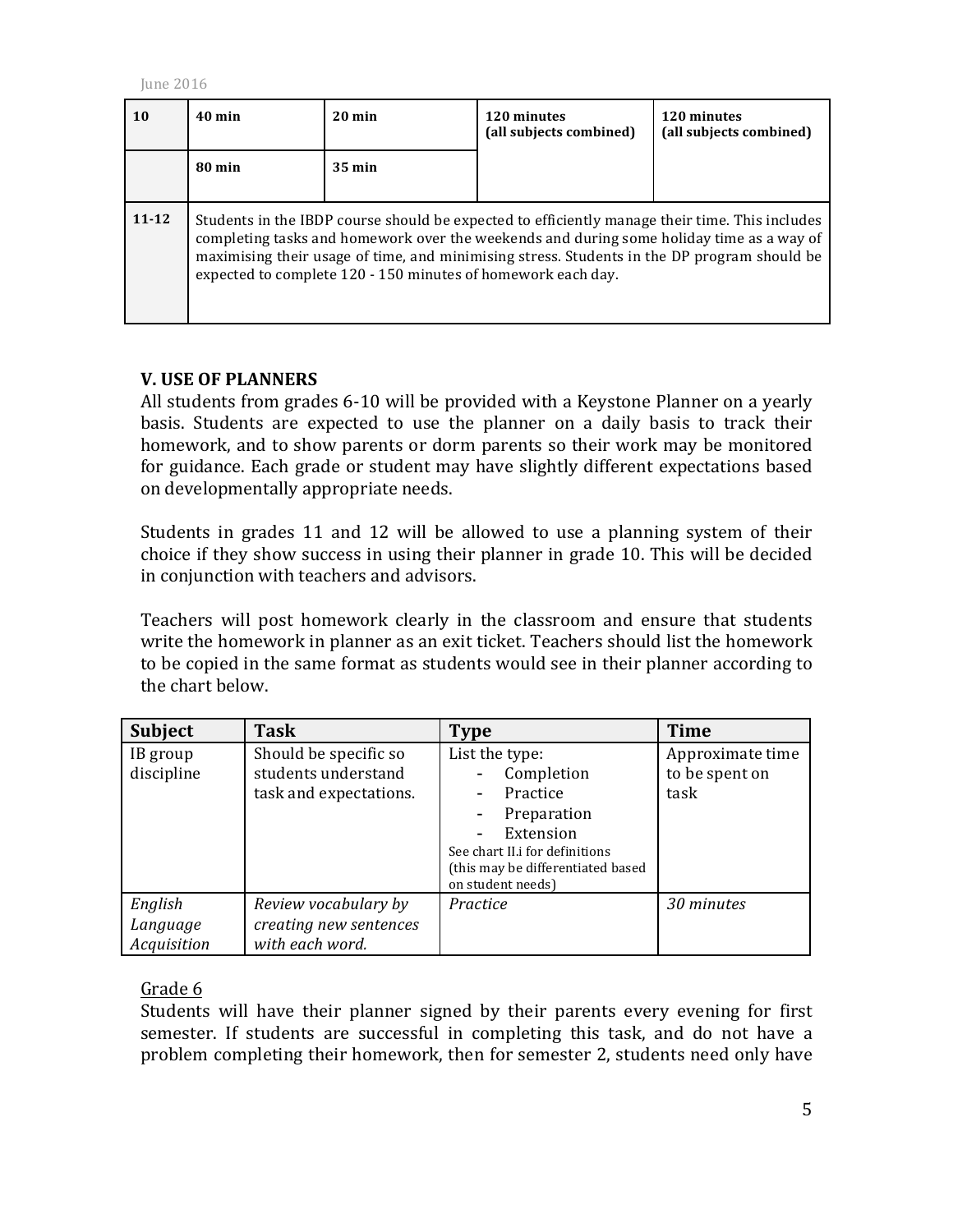their planner signed twice per week. This decision is made based on the discretion of the teachers involved.

### Grades 7-12

Students will have their planner reviewed by the teacher prior to leaving class to ensure all columns are appropriately completed. Tasks should be described in sufficient detail that parents or dorm parents are able to understand the expectations of the task, type of homework, and the approximate time in which the work should be completed. Level of parent, teacher, or dorm parent involvement in use of the planner will be adjusted based on a student's ability to use their planner effectively and complete homework according to expectations.

# **VI. ROLES and ADVICE**

# **For Students**

- Keep an organized planner with subjects written clearly and any further instructions for homework on the date the homework is given and a second entry on the date that the homework is due;
- $\bullet$  Refer to the planner at the beginning of the homework period to prioritize the homework tasks (the homework due earliest should be completed first);
- Refer to the planner when packing a school bag to ensure all the work is ready for class;
- Communicate early with teachers if there are difficulties with the homework and write a note in the planner as a reminder of what was difficult (such as at the beginning of class or via email);
- Make sure your study environment is free of noise and other distractions to maximise time effectively;
- Make sure that they are regularly completing homework in the timeframes given in class;
- Maintain a good balance  $-$  sports, music, drama and other interests are important to your life too.

#### **For Teachers**

- Provide homework that is curriculum-based and meets the developmental and individual needs of the student through differentiation and modification;
- Ensure the homework assigned is directly related to classroom instruction and consists of clear, purposeful and engaging activities;
- Check homework (refer to homework types and definitions);
- $\bullet$  Ensure homework needs no additional teaching outside the classroom;
- Ensure homework is understood by the student before leaving the class;
- Ensure that homework does not need additional resources or technology to which students may not have access;
- Teach the skills necessary for the student to complete the homework and become successful independent learners.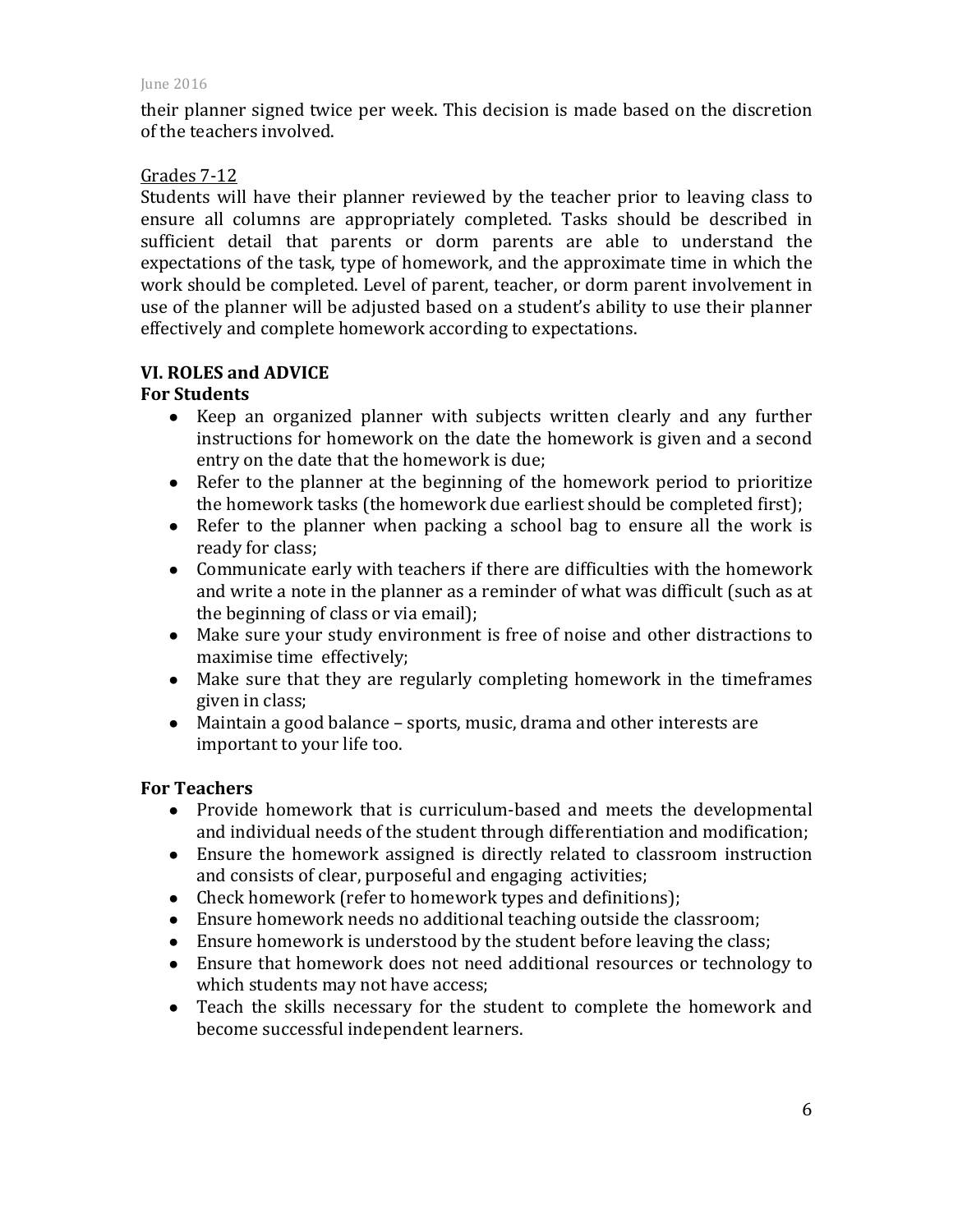# **For Parents**

These guidelines are issued to enable parents to monitor and support your child's homework. The encouragement and support of parents and homework clubs are welcome in the completion of homework, however please do not do the homework for them.

- Provide a quiet area for children to complete their tasks and minimize distractions and interruptions:
- Do not let your child study in their room with a closed door. Also stop your child from continuing to complete homework at bedtime even if your child is not done:
- Check that the work is recorded in the planner and check that it is completed; This will help you understand the curriculum;
- Write a note in the planner or contact the teacher if there are any perceived problems, the workload is unbalanced or other interruptions have prevented the homework from being completed:
- Discuss the task and guide your children but avoid the doing it for them; instead encourage them with questions and strategies for overcoming difficulties;
- Contact the classroom teacher if they do not consistently complete the homework or questions arise from the homework;
- School homework is takes priority over work set by external tutors.

# **For Dormitory Parents**

- Ensure a quiet study time and regulate distractions such as noise, eating and drinking, and visiting/talking with other students without purpose;
- Check that the work recorded in the planner at the beginning of the evening is prioritized;
- Sign the planner every night on duty after a discussion about the homework or at the end of the duty;
- Contact the teacher via email if there are any perceived problems, the workload is unbalanced or other interruptions have prevented the homework from being completed and copy the Dormitory Head;
- If students ask for help discuss the task and guide the students when appropriate or call upon faculty members to work directly with students if available, or organize timetabled help in discussion with the Dormitory Head where appropriate.

# For External Tutors (not endorsed by Keystone Academy)

- Check that the homework that is recorded in the planner at the beginning of the session and check that it is completed at the end;
- Discuss the task and guide the student without attempting to do the work for the student; instead encourage them with questions and strategies for overcoming difficulties;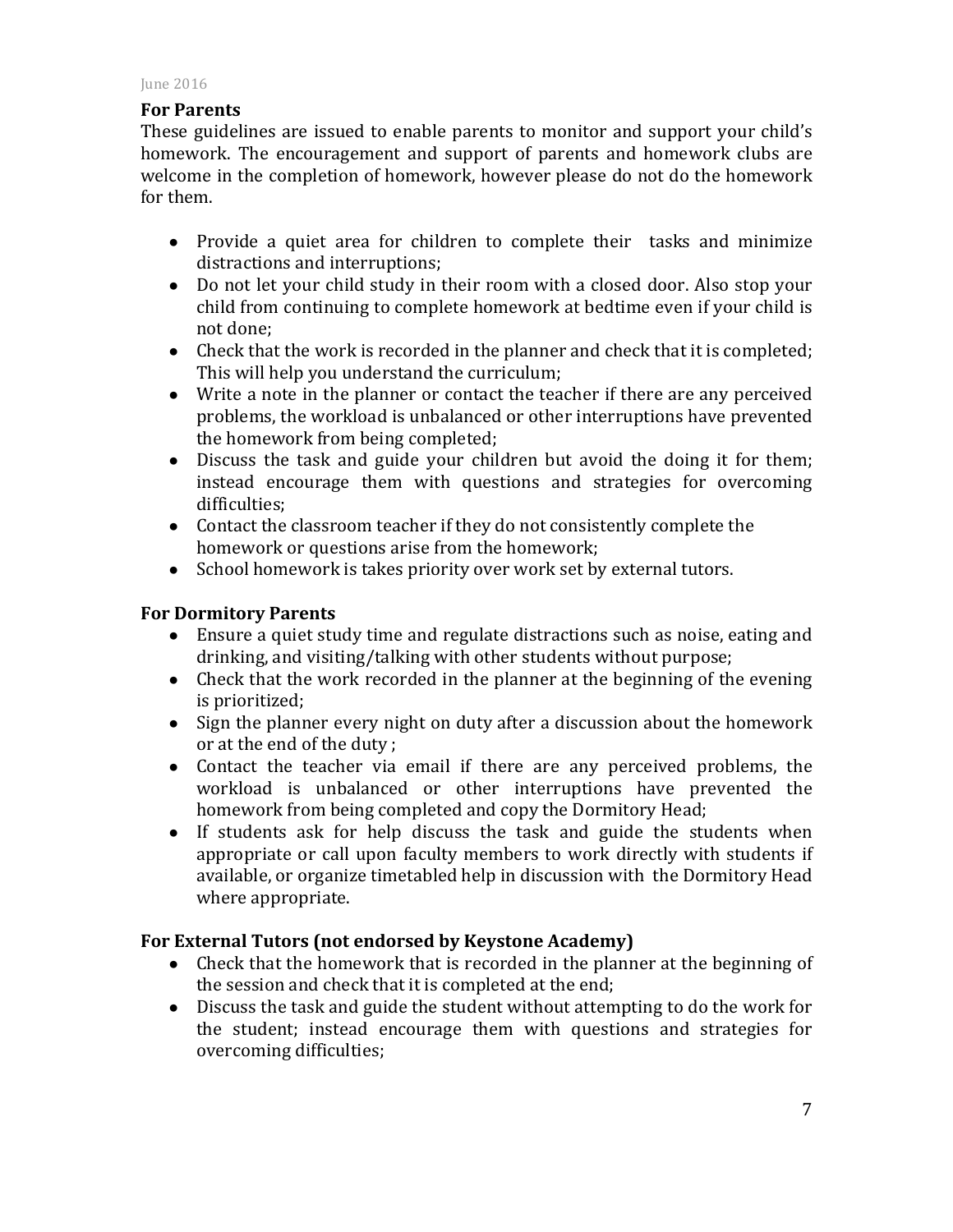- Write a note in the planner if there are any perceived problems, the workload is unbalanced, the time it took to complete the task was longer than expected or other interruptions prevented the homework from being completed;
- Do not overload the student with extra work on similar topics or extended lessons, as it is not conducive to learning if there is no time to digest the information in smaller pieces before starting a new task. If there is time, review the homework completed so that the student experiences success and the learning is enforced;
- School homework is takes priority over work set by external tutors.

| <b>Stage</b>               | <b>Description</b>                                                                                                | <b>Action</b>                                                                          | Communication/<br><b>Documentation</b>                      |
|----------------------------|-------------------------------------------------------------------------------------------------------------------|----------------------------------------------------------------------------------------|-------------------------------------------------------------|
| $\mathbf{1}$               | Homework dependably<br>completed to the<br>required and on time.                                                  | Praise from teacher                                                                    | Face to face.                                               |
| $\overline{2}$             | Homework is late or<br>incomplete on 2 or less<br>occasions in your<br>subject.                                   | Managed by the<br>teacher at their<br>discretion.<br>A note is made.                   | Conversation,<br>Managebac and a<br>note in the<br>planner. |
| 3                          | Deadlines missed on 3 or<br>more occasions or work<br>incomplete across<br>multiple subjects.                     | <b>Advisor and Grade</b><br>Level Leader<br>informed.<br>Teacher informs<br>parents.   | Email and<br>Managebac.                                     |
| $\boldsymbol{\mathcal{A}}$ | Deadlines consistently<br>not met or the work is<br>rarely complete across<br>multiple subjects for a<br>quarter. | Grade Level Leader<br>arranges meeting<br>with student and<br>parents are<br>informed. | Phone call, email,<br>Managebac or<br>letter                |
| 5                          | Homework is not<br>handed in at all or<br>incomplete for all<br>submissions for a<br>semester.                    | Grade Level Leader,<br>Head of School and<br>parents meet.                             | Email,<br>Managebac[AT1]                                    |

### **VII. CONSEQUENCES/REWARDS**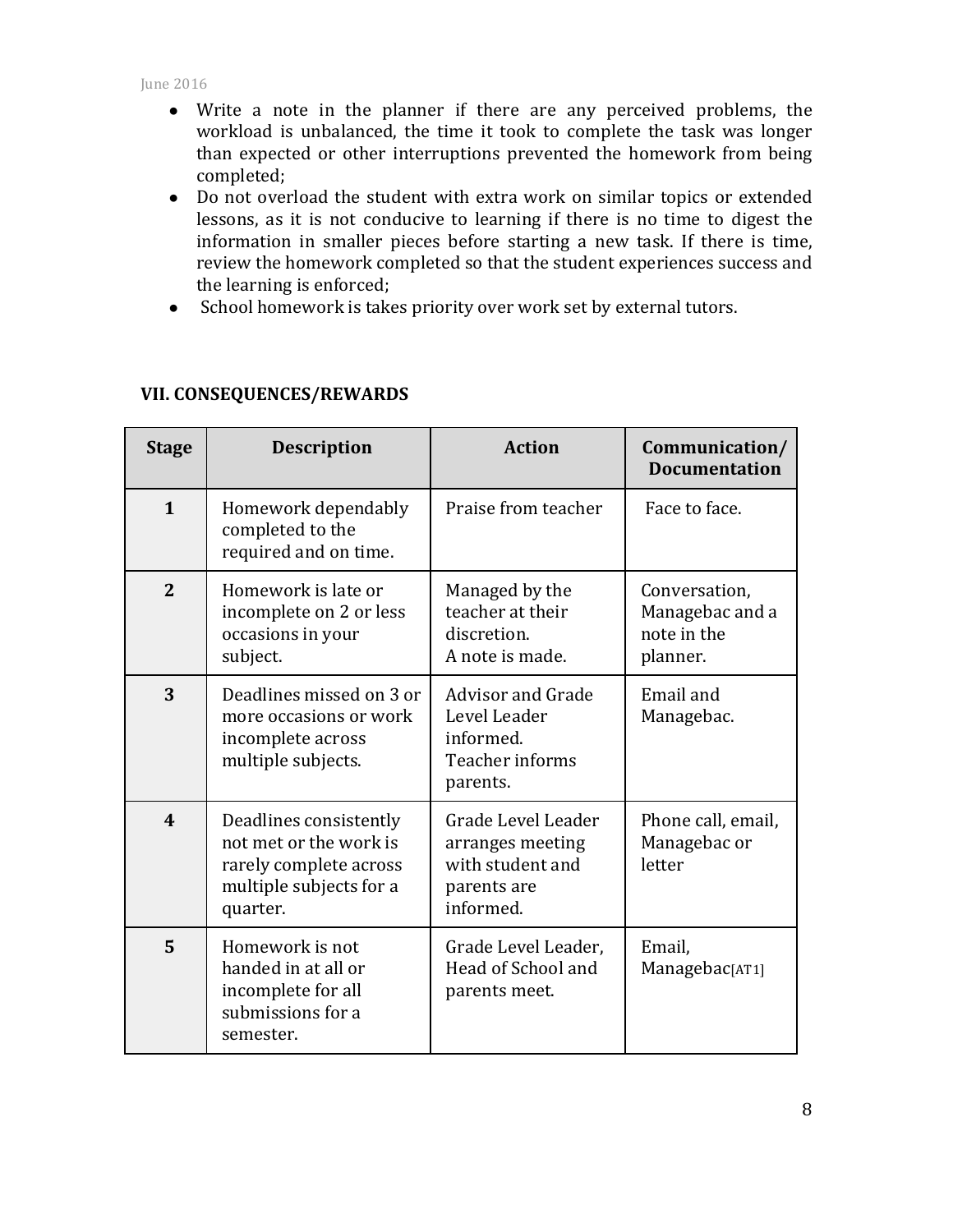#### **VIII. HOLIDAYS and EXTENDED LEAVE**

Keystone Academy believes that our students need to live balanced lives which includes sufficient time for rest, reflection, and family time. It is the school's policy that teachers *do not give* homework assignments over major school holidays (National Day holiday, Winter break, Chinese New Year holidays, Spring break and summer holidays). Additionally, no substantial assignments may be due for two days after students return from such holidays.

Reading should be a regular habit among our students and this should continue at all times. Teachers may recommend reading over these holiday periods but should not be assessing it in any way or link it to homework.

As students get older, however, there are some exceptions. For IB Diploma students, holiday periods are an effective time to consolidate, reflect, revise and complete internal or external assessments. As DP students are aware of significant due dates in advance, they may choose to complete assessments during holiday time and teachers may set some formative tasks to help prepare them for major assessments. They will also have to revise and study for mock and official examinations which fall after holiday periods.

#### **Works Cited:**

Bembenutty, H. (2011). Meaningful and maladaptive homework practices: The role of self-efficacy and self-regulation. Journal of Advanced Academics, 22 (3), 448–473. Blazer, C. (2009). Literature Review: Homework. Miami: Miami Dade County Public Schools. Retrieved January 12, 2012, from http://drs.dadeschools.net/LiteratureReviews/Homework.pdf

Canadian Council on Learning. (2009). A systematic review of literature examining the impact of homework on academic achievement. Retrieved January 12, 2012, from http://www.ccl-cca.ca/pdfs/ SystematicReviews/SystematicReview\_HomeworkApril27-2009.pdf

Cooper, H. (1994, Summer). Homework research and policy: A review of the literature. Research/Practices Newsletter. Retrieved June 4, 2009, from http://cehd.umn.edu/CAREI/Reports/Rpractice/Summer94/homework.html

Cooper, H., & Valentine, J. (2001). Using research to answer practical questions about homework. Educational Psychologist, 36, 143-153.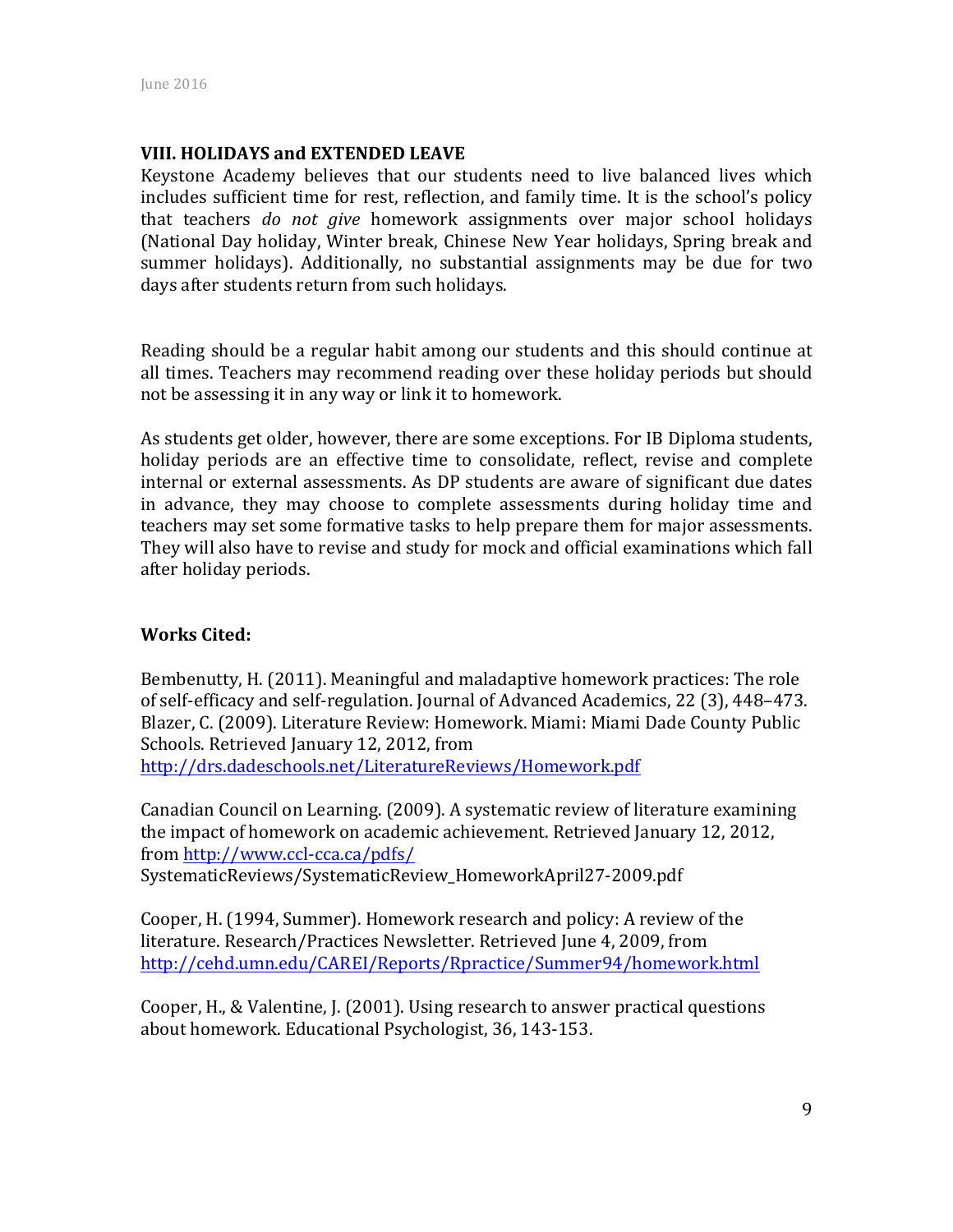Cooper, H., Robinson, J., & Patall, E. (2006). Does homework improve academic achievement? A synthesis of research, 1987-2003. Review of Educational Research, 76, 1-62.

Cooper, H. (2007). The battle over homework. Corwin Press.

Dettmers, S., Trautwein, U., Lüdtke, O., Kunter, M., & Baumert, J. (2010). Homework works if homework quality is high: Using multilevel modeling to predict the development of achievement in mathematics. Journal of Educational Psychology, 102 (2), 467–482. doi:10.1037/a0018453

Dixon, N., Parliamentary Library. (2007). Homework for the 21st century. Brisbane: Research Publications and Resources Section Queensland Parliamentary Library.

Horsley, M., & Walker, R. (2013). Reforming homework: practices, learning and policy. Melbourne: Palgrave Macmillan.

Marzano, R. J., Gaddy, B. B., & Dean, C. (2000). What works in classroom instruction? Aurora, CO: McREL.

Silvis, H. (2002, Summer). Take-home lessons. Northwest Education Magazine. Retrieved May 1, 2009, from www.nwrel.org/nwedu/2002sum/take-home.html

Shumow, L. (2011). Homework and study habits. In S. Redding, M. Murphy, & P. Sheley (Eds.), Handbook on family and community engagement (pp. 77–80). Charlotte, NC: Information Age. Retrieved from http://www.schoolcommunitynetwork.org/Default.aspx (see "FACE Handbook")

Trautwein, U., Köller, O., Schmitz, B., & Baumert, J. (2002); Do Homework Assignments Enhance Achievement? A Multilevel Analysis of 7th Grade Mathematics. Contemporary Educational Psychology, 2, cited in Trautwein, Lüdtke, & Pieper, n.d.

Trautwein, U., & Lüdtke, O. (2009). Predicting homework motivation and homework effort in six school subjects: The role of person and family characteristics, classroom factors, and school track. Learning and Instruction, 19, 243-258.

Xu, J. (2008a). Validation of scores on the Homework Management Scale for high school students. Educational and Psychological Measurement, 68, 304–324.

Xu, J. (2008b). Validation of scores on the Homework Management Scale for middle school students. Elementary School Journal, 109, 82-95.